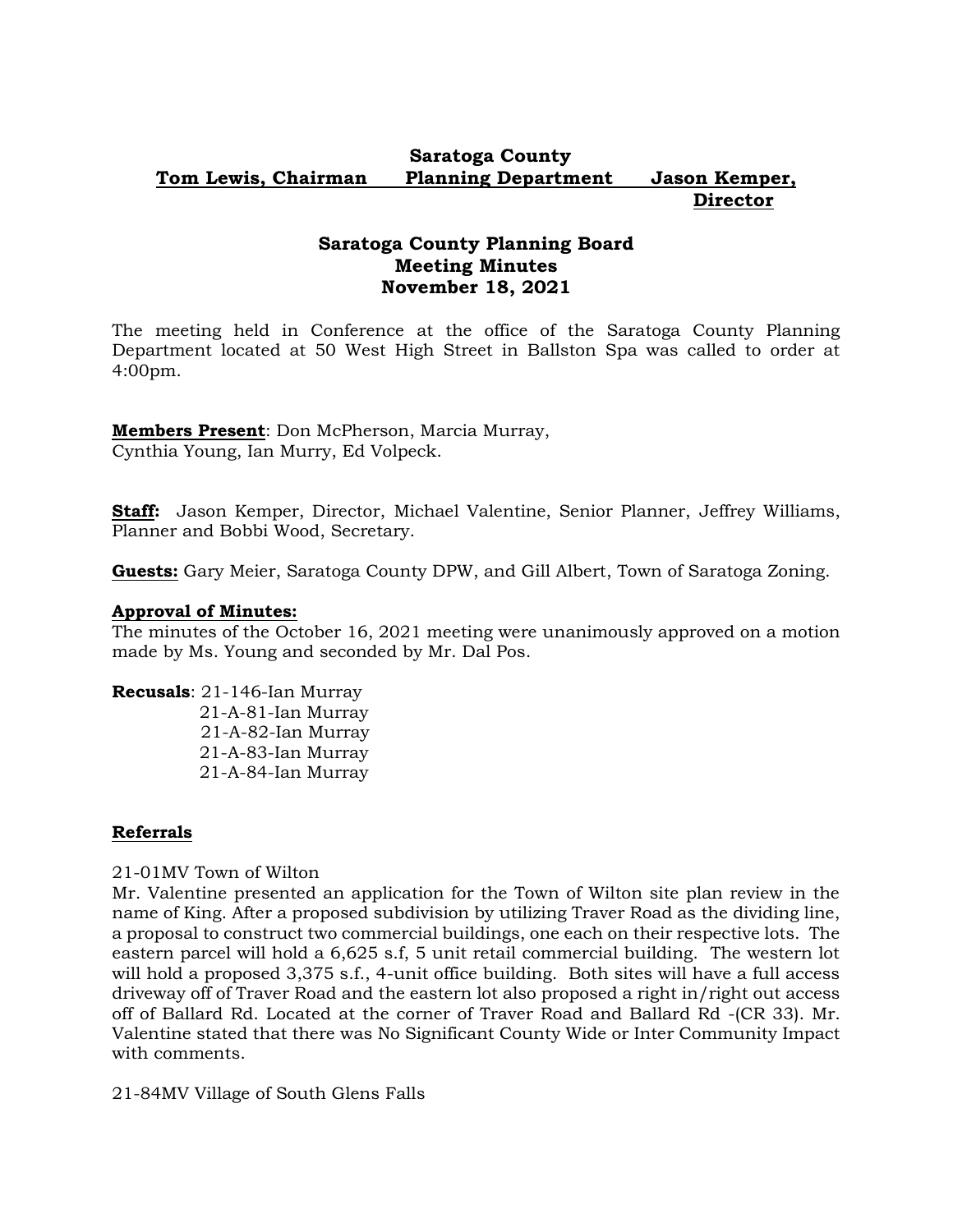Mr. Valentine presented an application for the Town of Wilton a Site Plan Review in the name of Cuddle Bugs. A proposed retail business and an indoor child's play area in the former Town of Moreau Town Hall Bldg. Located at Hudson Avenue and 5th Street (US Rt 9). Mr. Valentine stated that there is No Significant County Wide or Inter Community Impact.

## 21-92MV Town of Halfmoon

Mr. Valentine presented an application for the Town of Halfmoon a Site Plan Review (Amended) in the name of Twin Bridges. A proposal to amend the July site plan review that consisted of expanding the employee parking to 92 parking spaces and allowed the garbage truck parking to increase by 60-70 spaces. The amended proposal will allow an additional 21 garbage truck parking and 21 employee parking behind the previously approved 8-10 ft. landscaped berm to help buffer the parking lot from Rt 9. Located on Oak Hill Drive (west side of US Rt. 9, between Sitterly and Halfmoon Crossings Blvd). Mr. Valentine stated that there was No Significant County Wide or Inter Community Impact.

### 21-94MV Town of Halfmoon

Mr. Valentine presented an application for the town of Halfmoon. A Site Plan Review in the name of Delsignore Blacktop Paving. A proposed expansion of a pre-existing, nonconforming site of an industrial parcel in the Town's R-1 zone. The proposal consists of adding an additional 4 acres of usage area for a total of 11.4 acres of the 65-acre site. The proposal then asks to expand an existing building by 3,500 s.f. and to construct a 2,650 s.f. salt shed (already constructed). Located on Clamsteam Road (I-87, Mohawk River). Mr. Valentine stated that there was No Significant County Wide or Inter Community Impact.

## 21-136JW Town of Clifton Park

Mr. Williams presented an application for the town of Clifton Park, Area Variance (Sign) in the name of Tractor Supply. Applicant proposes a second wall sign of 36 s.f. to advertise the 'Garden Center". Only one wall sign, per tenant, is allowed per the Town's ordinance. Located on US RT 9. Mr. Williams stated that was No Significant County Wide or Inter Community Impact.

### 21-137JW Town of Milton

Mr. Williams presented an application for the town of Milton, Comprehensive Plan Amendment in the name of Town of Milton. The Town wishes to incorporate a recent Final NYS Route 50 Corridor Enhancement Study into their comprehensive plan. Located Town-wide (NYS Rt 50, Village of Ballston Spa & City of Saratoga Springs). Mr. Williams recommended approval.

### 21-138JW Town of Stillwater

Mr. Williams presented an application for the town of Stillwater, a Special Use Permit & Site Plan in the name of R.M. DalRymple Co. Inc. A proposed series of lot line adjustments has allowed a pre-existing, non-conforming commercial use to expand its area along with a proposed 16,000 s.f. warehouse building to be added to existing buildings for the fuel pump installation/repair company. Located on Grace Moore Road & Lake Road/CR-76. Mr. Williams commented that A County DPW curb cut permit will be needed if Lot D decides to extend its driveway, via an easement through Lot C, to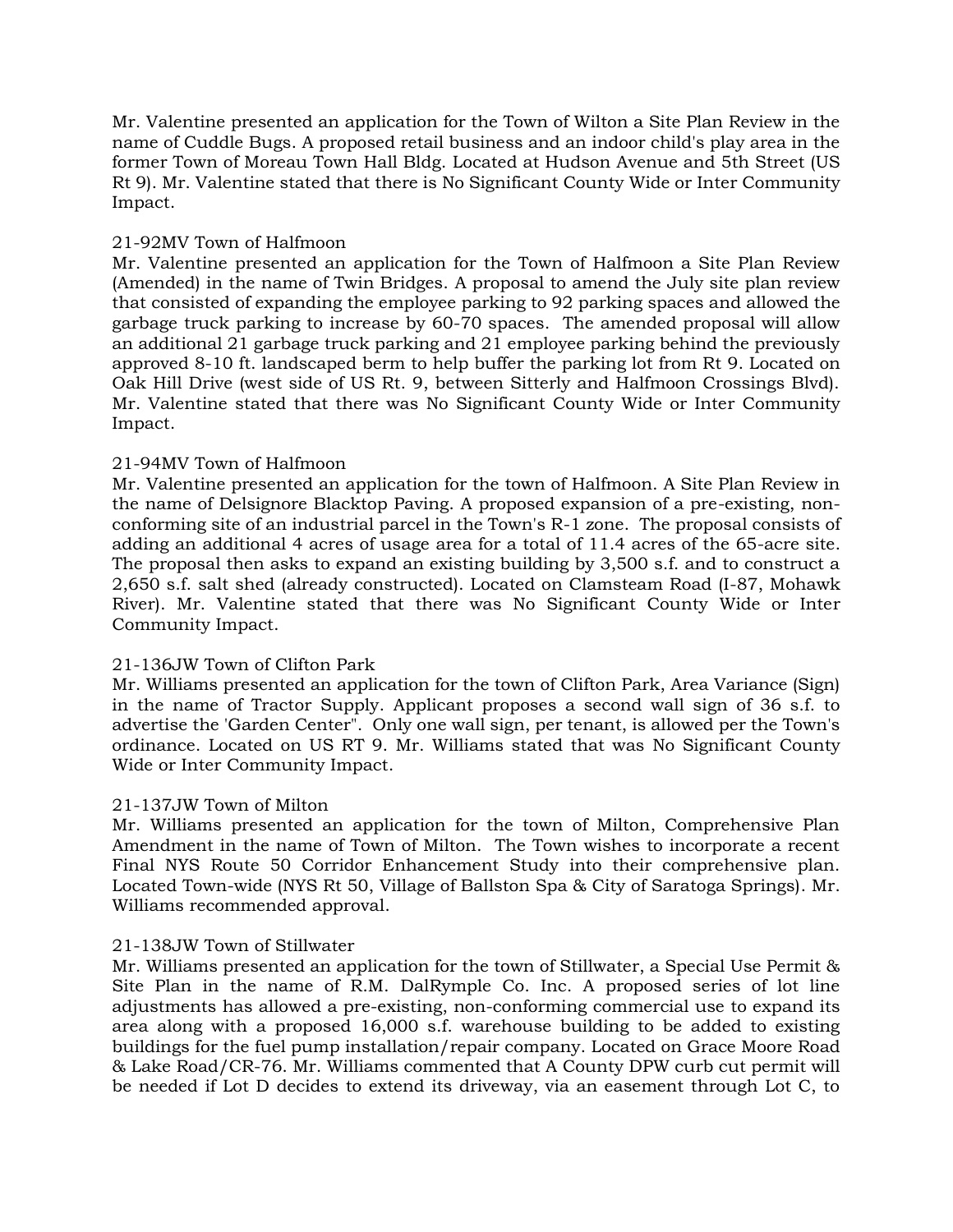Lake Ave. Mr. Williams stated that there is No Significant County Wide or Inter Community Impact.

#### 21-141JW Town of Galway

Mr. Williams presented an application for the town of Galway, a Special Use Permit & Site Plan in the name of Earth Development. A proposal to utilize a 190 ft. x 190 ft. area of a 13.53-acre parcel for a recycling yard for wood and construction debris. Mr. Williams stated that the Site plan lacks information-stockpile areas of pre and post materials, truck routes, and grinder location. Noise, Dust, Vibration, and vehicle traffic, also factors if DEC permits are needed. Mr. Williams stated that the referral is incomplete and additional information will be requested.

### 21-142JK Town of Malta

Mr. Kemper presented an application for the town of Malta, a Site Plan Review in the name of HVCC Building #2. A proposed 17,600 s.f., two-story science building to be constructed adjacent to the existing SMART-TEC building in the Town's C-3 NYSERDA zone. Located on Hermes Road (NYSERDA lands with building). Mr. Kemper stated that there is No Significant County Wide or Inter Community Impact.

#### 21-143JK Town of Malta

Mr. Kemper presented an application for the Town of Malta, an Area Variance in the name of Dunning Street Residential Subdivision. A proposed 13 detached single-family homes and 12 townhome development has created the need to seek a variance to allow driveways/parking between the principle structure and the street which is not permitted in the Town's DX-3 & RD-2 zones of the Form Base Code. Mr. Kemper stated that there is no Significant County Wide or Inter Community Impact.

### 21-144MV Town of Halfmoon

Mr. Valentine presented an application for the town of Malta, a Site Plan Review in the name of Crown Castle USA. A proposal to install new equipment at the 120 ft elevation on an existing 177 ft tall lattice cell tower. Located on Dunsbach Road (I-87). Mr. Valentine stated that there is no Significant County Wide or Inter Community Impact.

#### 21-145JW Town of Ballston

Mr. Williams presented an application for the Town of Ballston, a Zoning Amendment-Text Map. Zoning to bring town's land use regulations in accordance with recently reviewed comprehensive plan update. Mr. Williams recommended approval.

#### 21-146MV Town of Saratoga

Mr. Valentine presented an application for the Town of Saratoga, a Special Use Permit in the name of Carringi. A proposal to construct additions on Blds 1 & 3 of an existing three-building boat storage facility by asking to change the stipulations of the existing approved special use permit. There was discussion on site congestion and aesthetics. Located on NYS Rt 9P. Mr. Valentine stated modifications to the site plan will be requested. Recusal by Ian Murray.

A motion to approve Planning Department recommendations for planning referrals as presented was made by Ms. Young and a motion was seconded by Mr. McPherson.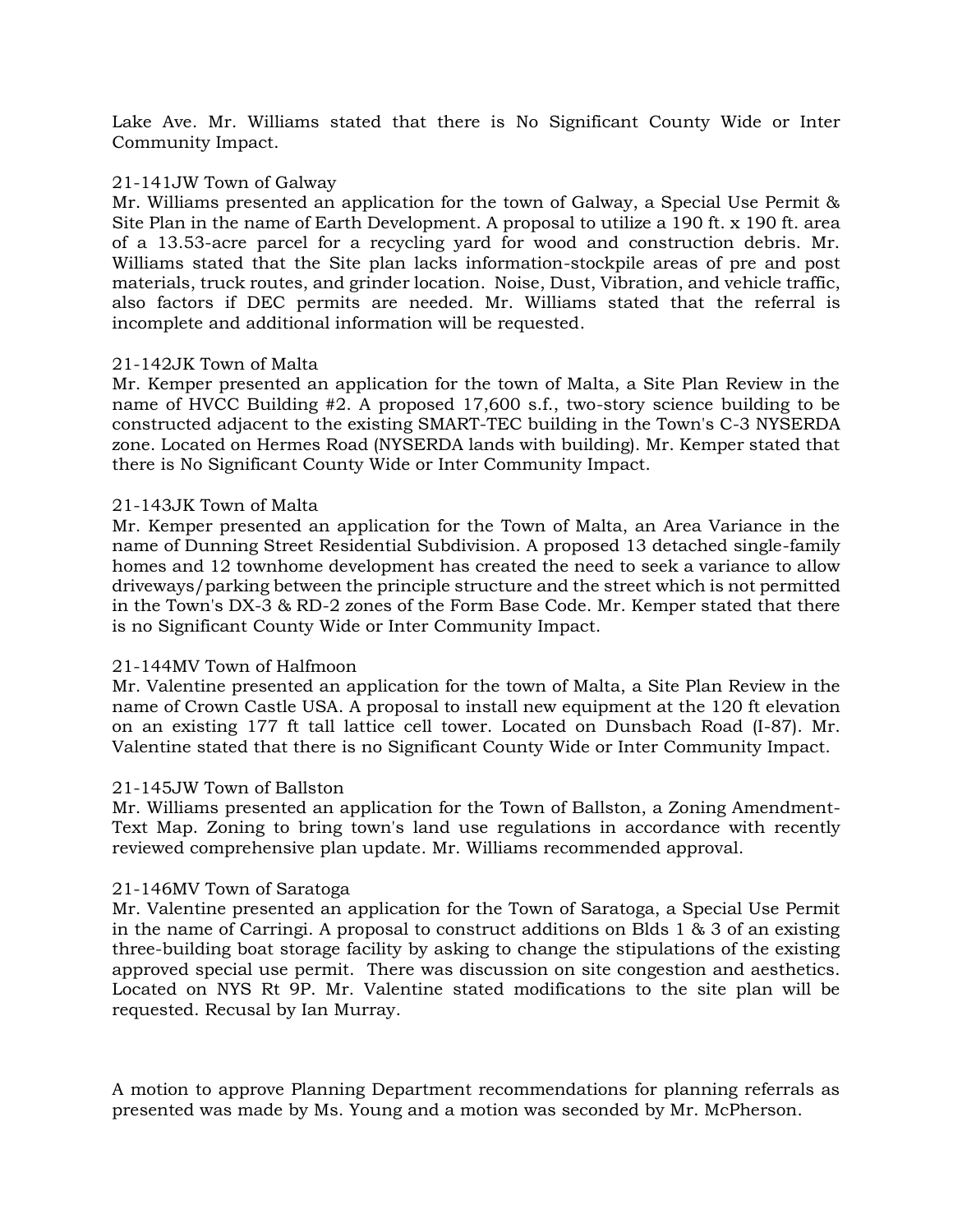**DISCLAIMER:** Recommendations made by the Saratoga County Planning Board on referrals and subdivisions are based upon the receipt and review of a "full statement of such proposed action" provided directly to SCPB by the municipal referring agency as stated under General Municipal Law Section 239. A determination of action is rendered by the SCPB based upon the completeness and accuracy of information presented by its staff. The SCPB cannot be accountable for a decision rendered through incomplete or inaccurate information received as part of the complete statement.

#### **SUBDIVISIONS**

#### 18-A-39MV Town of Wilton

Mr. Valentine presented an application for the Town of Wilton, a Subdivision Review in the name of Forest Grove. A proposed change of use for the approved 37 great lots for 74 twin homes, to give the option to allow single-family detached homes to be constructed. Located on Jones Road (I-87). Mr. Valentine stated that there is no Significant County Wide or Inter Community Impact.

#### 21-A-72MV Town of Wilton

Mr. Valentine presented an application for the Town of Wilton, a subdivision Review in the name of Palmer Ridge Subdivision. A proposed 3-lot subdivision from an existing 537.5 acre parcel. Lot 1 will be 342.26 acre parcel with a proposed access easement. Lot 2, will be a 156.08 acre parcel and Lot 3will be a 19.93 acre parcel. There are no structures or improvements being proposed at this time. Located on Woodard Road (Town of Corinth & Town of Greenfield). Mr. Valentine stated that there is no Significant County Wide or Inter Community Impact.

#### 21-A-74JW Town of Galway

Mr. Williams presented an application for the Town of Galway, a Subdivision Review in the name of Haynes. A proposed 10 acre lot to be subdivided out from an existing 73.3 acre parcel. Located on Jockey Street-CR-52 (Ag. Dist. #2). Mr. Williams stated that there is no Significant County Wide or Inter Community Impact.

### 21-A-75JW Town of Milton

Mr. Williams presented an application for the Town of Milton, a Subdivision Review in the name of 240 Greenfield Ave. A proposed 27 single-family residential subdivision on an 18.92 acre parcel with a single-access town road proposed. Located on Greenfield Avenue -CR-50. Mr. Williams stated that there is no Significant County Wide or Inter Community Impact.

### 21-A-76MV Town of Wilton

Mr. Valentine presented an application for the Town of Wilton, a Subdivision Review in the name of King. A proposed two lot subdivision of a 1.93 acre parcel by utilizing Traver Road as the dividing line. The eastern lot will be 1.27 acres and the western lot will be 0.46 acres. Located on Traver Road (Ballard Rd -CR 33). Mr. Valentine stated that there is no Significant County Wide or Inter Community Impact.

#### 21-A-81MV Town of Saratoga

Mr. Valentine presented an application for the Town of Saratoga, a Subdivision Review in the name of McTygue. A proposed 2-lot subdivision by subdividing an existing 6.04 acre parcel. The results will be a 2.82-acre parcel with an existing home and a 3.20 acre parcel with an agricultural statement that the parcel will only be used for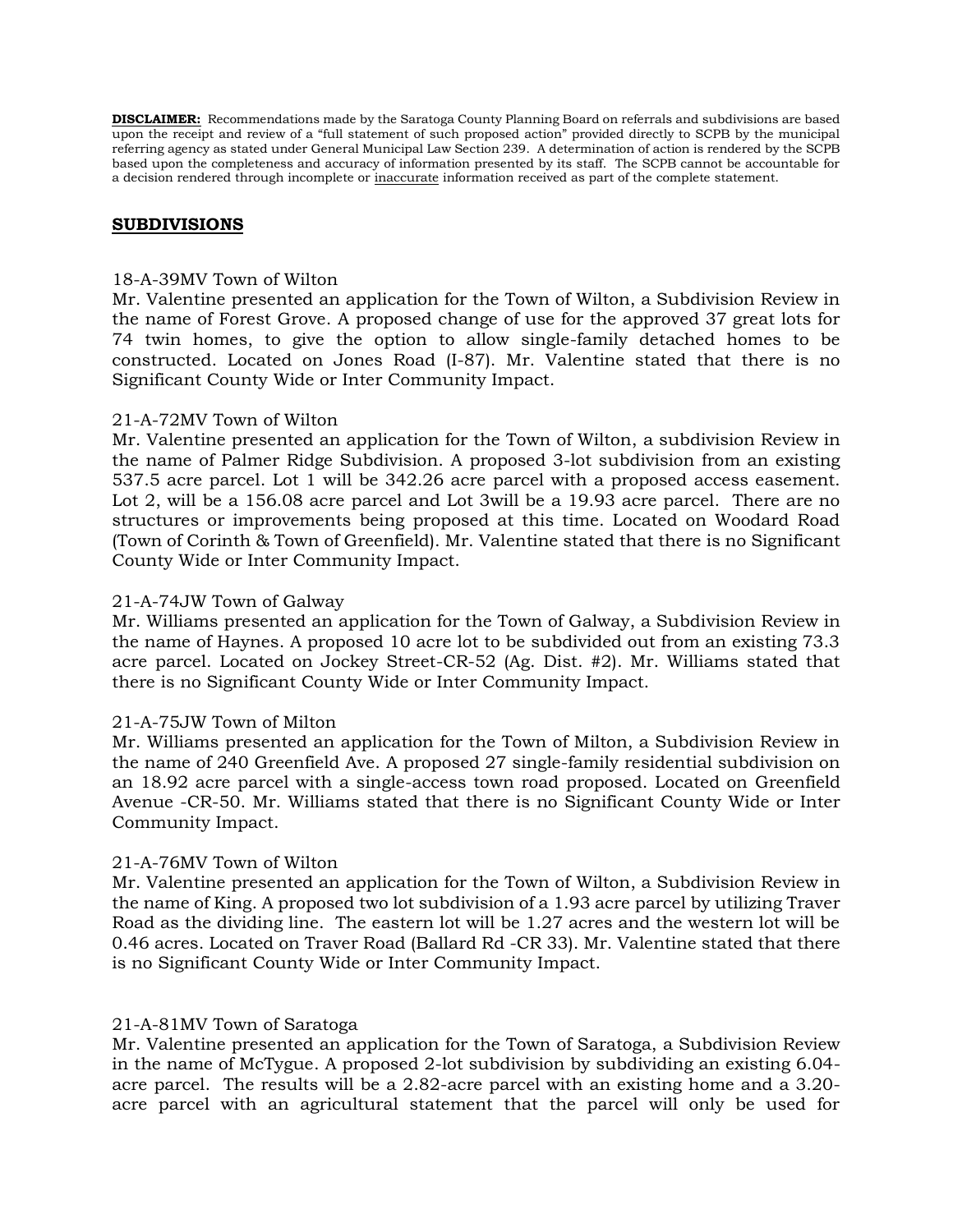agricultural purposes or seek a use amendment through the Town's planning board. Located on Staffords Bridge Rd/CR 68 (Ag. Dist. #1). Mr. Valentine stated that there is no Significant County Wide or Inter Community Impact. . Recusal by Ian Murray.

### 21-A-82MV Town of Saratoga

Mr. Valentine presented an application for the Town of Saratoga, a Subdivision Review in the name of Butler. A proposed two lot subdivision from an existing 9.97-acre parcel. The result will be a 4.997-acre parcel with an existing home and a 4.997-acre vacant lot for a proposed single-family home including a proposed shared driveway. Located on Cedar Bluff Road/CR-71. Mr. Valentine stated that there is no Significant County Wide or Inter Community Impact. Recusal by Ian Murray.

### 21-A-83MV Town of Saratoga

Mr. Valentine presented an application for the Town of Saratoga, a Subdivision Review in the name of Gridley Assoc. A proposed 2-lot subdivision by subdividing an existing 33.72-acre parcel. The results will be a 2.54-acre parcel with an existing home and a 31.16-acre parcel with an agricultural statement that the parcel will only be used for agricultural purposes or seek a use amendment through the Town's planning board. Located on Burgoyne Road and Cramers Road/CR-68 (Ag.Dist. #1). Mr. Valentine stated that there is no Significant County Wide or Inter Community Impact. Recusal by Ian Murray.

### 21-A-84MV Town of Saratoga

Mr. Valentine presented an application for the town of Saratoga, a subdivision Review in the name of Burke. A proposed 2-lot subdivision of a 1.94-acre parcel from an existing 102-acre parcel for a single-family use. Located on Quaker Springs Road/CR-67 (Ag. dist. #1). Mr. Valentine stated that there is no Significant County Wide or Inter Community Impact. Recusal by Ian Murray.

### 21-A-85JW Town of Stillwater

Mr. Williams presented an application for the Town of Stillwater, a Subdivision Review in the name of R.M DalRymple Co. INC. A proposal of a series of lot line adjustments that will create separate uses on each individual parcel involving a non-conforming business and three existing residential uses. Located on Grace Moore Road & Lake Road/CR-76. Mr. Williams stated that there is no Significant County Wide or Inter Community Impact.

### 21-A-86MV Town of Halfmoon

Mr. Valentine presented an application for the Town of Halfmoon, a Subdivision Review in the name of DCG 1542 Route 9. A proposed 3-lot subdivision of an existing 15.20 acre parcel plus conveyance of 32,000 s.f. of property to the adjacent landowner all within the Town's Commercial zoning district. Lot A will be a 9.85-acre parcel with frontage along Rt 9, Lot B will be a 1.29-acre parcel with frontage along Rt 9 and Lot C will be a 3.26-acre flaglot parcel. All three parcels show access to an ingress/egress easement that leads to an existing curb cut onto US Rt 9. Located on US RTE 9. Mr. Valentine stated that there is no Significant County Wide or Inter Community Impact.